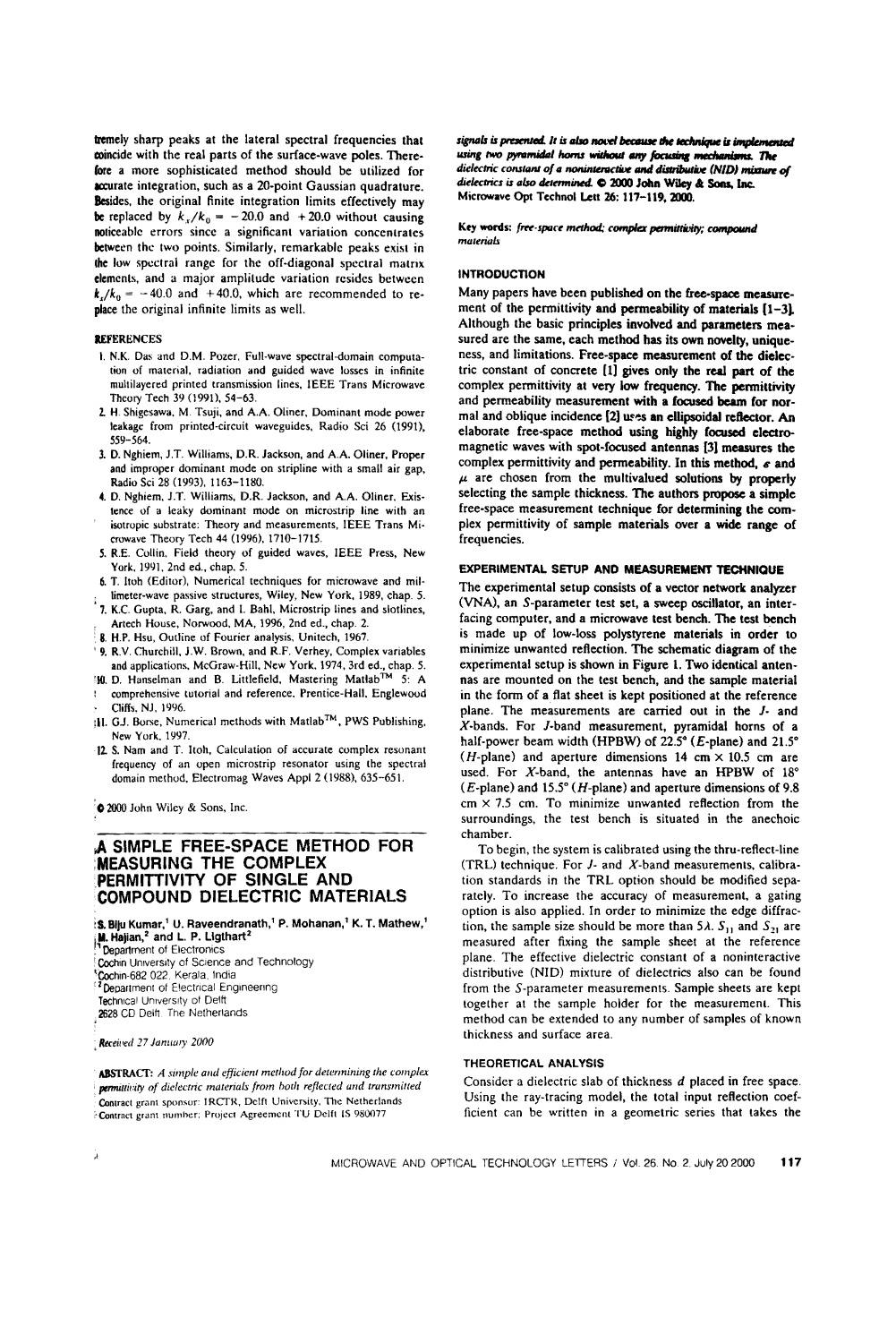

Figure 1 Schematic diagram of microwave test bench with the sample

form [4]

$$
\Gamma_{\text{in}} = \Gamma_{12} + \frac{T_{12} T_{21} \Gamma_{21} e^{-2j \beta d}}{1 - \Gamma_{21}^2 e^{-2j \beta d}}.
$$
 (1)

 $\Gamma_{12}$  is the intrinsic reflection coefficient of the initial reflection, and  $(T_{12}T_{21}\Gamma_{21}e^{-2j\beta d})$  is the contribution due to the first bounce within the slab.  $\beta d = (2\pi d/\lambda) =$  $(2\pi d\sqrt{\mu_{r}\epsilon_{r}}/\lambda_{0})$ , where  $\lambda$  is the wavelength in the medium,  $\lambda_0$  is the free-space wavelength, and  $\mu$ , and  $\varepsilon$ , are the complex relative permeability and permittivity of the medium, respectively. We also know that  $\Gamma_{21} = -\Gamma_{12}$ ,  $T_{12} = 1 + \Gamma_{12}$ , and  $T_{21} = 1 + \Gamma_{21} = 1 - \Gamma_{12}$ . The indexes 1 and 2 represent the air and the medium, respectively. Rearranging Eq. (1),

$$
\Gamma_{\text{in}} = S_{11} = \frac{[1 - e^{-2j(\omega d/c)x}]}{[1 - \Gamma_{12}^2 e^{-2j(\omega d/c)x}]} \Gamma_{12}.
$$
 (2)

Usually for a dielectric medium,  $\mu_r$  is taken as unity, and  $\sqrt{\mu_{r} \varepsilon_{r}}$  is reduced to  $\sqrt{\varepsilon_{r}} = \sqrt{\varepsilon_{r}} - j \varepsilon_{r}'' = x$ .

Similarly, the total transmission coefficient  $T_{12}$  is evaluated as

$$
T_{12} = S_{21} = \frac{[(1 - \Gamma_{12}^2)e^{-j(\omega d/c)x}]}{[1 - \Gamma_{12}^2e^{-2j(\omega d/c)x}]}.
$$
 (3)

The reflection coefficient  $\Gamma_{12}$  at the air-medium interface is related to the impedances  $Z_0$  and  $Z_1$  of the air and

dielectric slab, respectively, as  $\Gamma_{12} = (Z_1 - Z_0)/(Z_1 + Z_0)$ . But  $Z_0 = 120\pi$  and  $Z_1 = (Z_0/x)$ . Solving  $S_{11}$  and  $S_{21}$  independently,  $x$  can be found, and hence, the complex dielectric constant  $\varepsilon_r$ . The exponentials in Eqs. (2) and (3) should be expanded to a sufficient number of terms for the convergence of the required solution.

The effective dielectric constant of a compound of different noninteracting and distributive materials [5] is given by the expression

$$
\varepsilon_{r \text{ eff}} = \frac{\sum_{i=1}^{n} \varepsilon_{ri} t_i}{\sum_{i=1}^{n} t_i} \tag{4}
$$

where  $\varepsilon_{rl}$  and  $t_i$  are the dielectric constant and the thickness of samples of the same cross-sectional area, respectively. Equation (4) can be used to verify the results obtained by the present method for the NID mixtures.

## EXPERIMENTAL RESULTS

The complex permittivity and loss tangent of the different dielectric materials are determined from the measured values of  $S_{11}$  and  $S_{21}$ . It is observed that the complex permittivity calculated from  $S_{11}$  is identical to that from  $S_{21}$ . The results are in good agreement with the standard values [3]. Tables l

TABLE 1 Complex Permittivity of Different Samples from the Reflection Measurement

| Frequency<br>(GHz) |       |              |             |              |                    |              | NID Mixture (Polystyrene-Glass) |              |              |              |
|--------------------|-------|--------------|-------------|--------------|--------------------|--------------|---------------------------------|--------------|--------------|--------------|
|                    | Glass |              | Polystyrene |              | <b>Glass Epoxy</b> |              | Free Space                      |              | Theory $[5]$ |              |
|                    | ε,    | tan $\delta$ | ε,          | tan $\delta$ | Ė,                 | tan $\delta$ | ε,                              | tan $\delta$ | ε,           | tan $\delta$ |
| 5.4                | 4.85  | 0.147        | 2.65        | 0.064        | 3.49               | 0.272        | 3.9                             | 0.174        | 3.84         | 0.122        |
| 5.8                | 4.56  | 0.144        | 2.55        | 0.050        | 3.44               | 0.238        | 3.52                            | 0.210        | 3.63         | 0.113        |
| 6.2                | 4.41  | 0.156        | 2.47        | 0.040        | 3.36               | 0.208        | 3.54                            | 0.104        | 3.52         | 0.118        |
| 6.6                | 4.32  | 0.178        | 2.40        | 0.033        | 3.26               | 0.193        | 3.26                            | 0.082        | 3.43         | 0.133        |

118 MICROWAVE AND OPTICAL TECHNOLOGY LETTERS / Vol. 26. N0. 2. July 20 2000